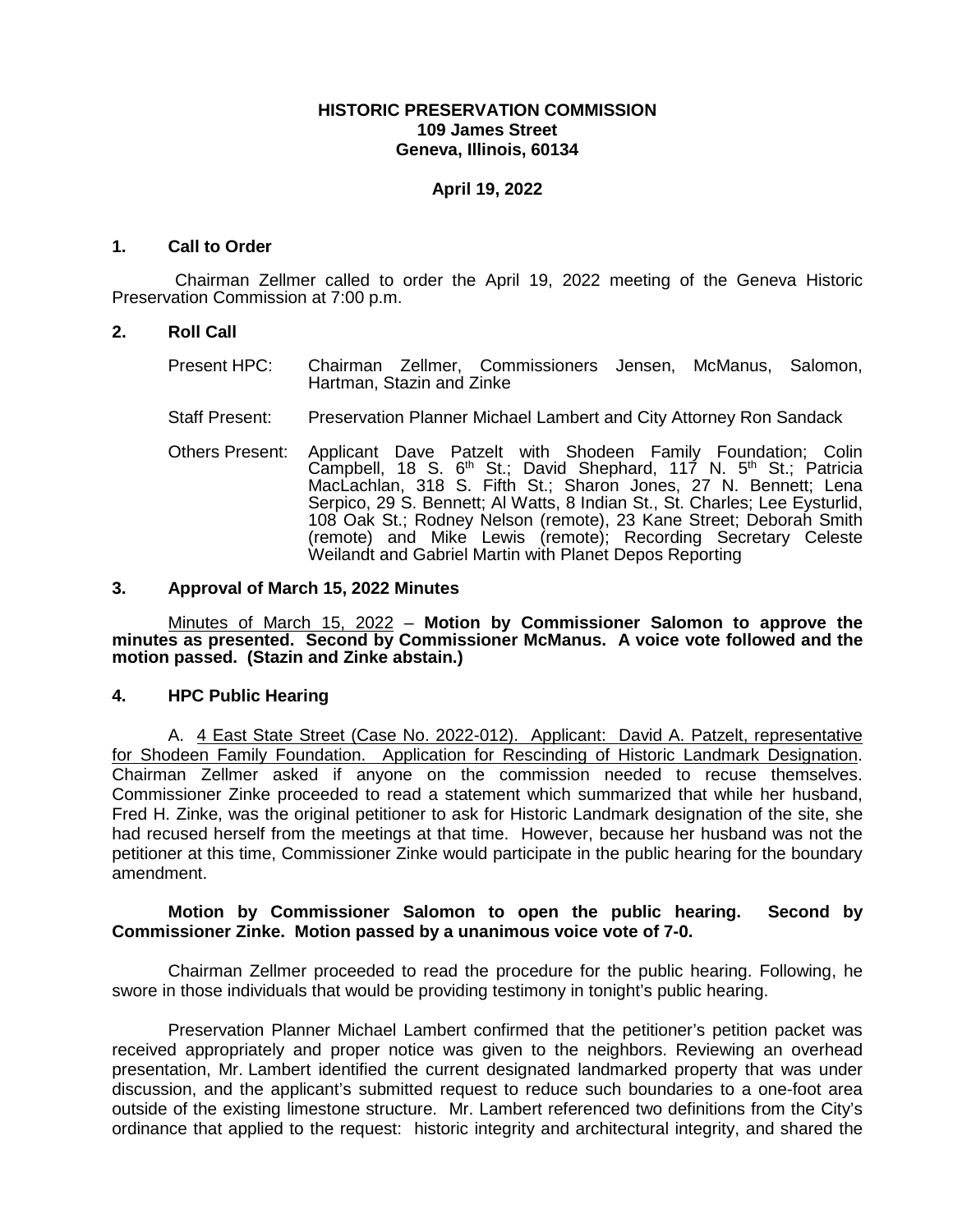seven points in determining historic context for a property: location, design, setting, materials, workmanship, feeling, and association. Historic and current photographs of the structure followed.

A review of staff's evaluation of the site (outlined in red) was also explained in greater detail. Mr. Lambert referenced several letters of support for staff's evaluation:

- a letter from Susan Wisniewski dated 4/14/2022;
- a letter from Lisa DiChiera dated 4/18/2022;
- a letter from Shauna Wiet, Kane County Historic Preservation Commission Chair, dated 4/18/2022;
- a letter from Janet Craft of Geneva dated 4/18/2022;
- a letter from Al Watts, Preservation Partners of the Fox Valley, dated 4/19/2022; and
- a letter from Patricia MacLachlan, dated 4/19/2022

Mr. David Patzelt, 77 N. First Street, Geneva, IL, applicant and on behalf of the owner, discussed that while he had some objections to the staff report, the applicant was accepting of staff's report. But, as Mr. Patzelt explained, the petitioner had a "friendly" objection in that the Geneva Historic Preservation Commission was now considering the land around the structure to be historically significant – where the petitioner believed that the land was significantly disturbed and such disturbance had been witnessed by members of the HPC and City staff when visiting the site. Also, he said the petitioner objected to the dimension to the south of the structure since it appeared the dimension was a random number with no basis for significance.

Per Commissioner Zinke's questions, Mr. Patzelt confirmed he was accepting of the description that included additional land around the structure and staff's report, as written and as proposed. Commissioner Zinke confirmed with Mr. Lambert his proposal for the area in the "pink" (red) color and if it was accepting to the applicant. Mr. Patzelt clarified the "red" line would demarcate the area of historical significance and the landmark designation for that area but would not be identified as a specific parcel. Clarification then followed by Chairman Zellmer that the commission was to focus upon the historic significance of the property as identified by "the red boundary line versus the green boundary line of the entire property" and not potential or idealized, future development.

Chairman Zellmer invited public comment.

Mr. Collin Campbell, 18 S. Sixth Street, extended appreciation to Mr. Patzelt for agreeing with staff's proposal.

Ms. Patricia MacLachlan, 318 S. Fifth Street, also extended her appreciation to the applicant and the Shodeen family for their proposal and for making the right choice for the community (by accepting staff's evaluation) because the larger area of designation added value to the surrounding property and community.

Ms. Lena Serpico, 28 S. Bennett Street, believed the property should not be historically preserved but instead have something else constructed on it.

Mr. Al Watts, with Preservation Partners of Fox Valley, explained what his agency does, referenced his letter, and agreed the structure and a portion of the property was significant due to its history. It met landmark requirements. He supported staff's recommendation.

Mr. Lee W. Eysturlid, 108 Oak Street, opposed the pink (red) boundary line and preferred the green box. He shared the importance of having the footprint around the building; otherwise the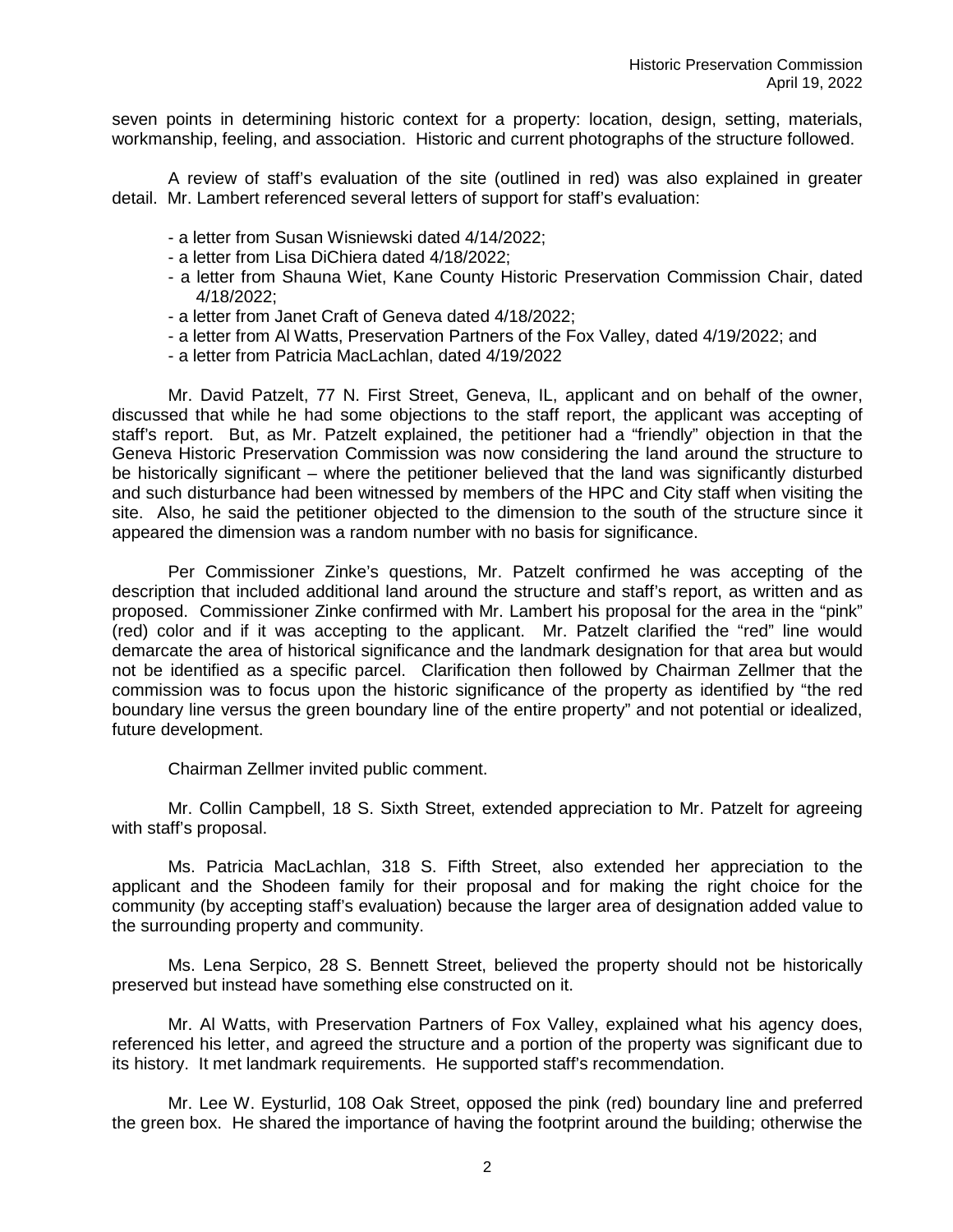building would be consumed by taller developments. He intended to research whether the structure was ever part of the Underground Railroad.

Mr. Rodney Nelson (remote), 23 Kane Street, shared some extensive history about the site before Mr. Herrington purchased it years ago. (Commissioner McManus steps away at 7:50 pm). He believed the property and the area around it was very significant, beginning with its association as Thompson's Woods, immortalized by Forrest Crissey (McManus returns 7:53 pm).

Ms. Sharon Jones, 27 N. Bennett, stated she previously served on the Historic Preservation Commission and explained that effects of climate change in coming years is a reason to protect the Fox River and remaining open lands around it from future development of the river's shore. She supported the designation of additional land around the structure.

Mr. David Shepherd, 117 N. Fifth Street, supported the site with the land around the site and emphasized that its perimeter needed to be maintained with visual accessibility from public locations. He believed the "pink" (red) area was too small and objected to it, especially the south and east lines being too short.

Ms. Deborah Lewis posted an on-line question: She asked if the boundary line is decreased from green to red was it paving the way for the historical site to be completely enveloped by a structure that totally obscures the historical characteristics of the original structure.

Mr. Lambert reminded the public (attending in-person and remotely) that the public hearing was not about potential future development. Only appropriate boundaries that represented the historical development of the structure and the land surrounding it (in pink/red) was to be considered.

Mr. Mike Smith (remotely) asked whether the reduction would impose the Mill Race on the water.

Ms. Patricia MacLachlan returned and voiced that she believed the access to the water was very important and the proposal did not include it, wherein Mr. Lambert explained that the structure was only part of the "race". It had been the building that received the least power source from the water. Additionally, he explained the shoreline had been altered by flood and by development which was why he suggested the 20 feet. The actual mill pond was currently the existing lagoon with an exit at the southern end of Island Park.

Chairman Zellmer inquired of Mr. Lambert whether the blacksmith shop would have used the river as a power source, wherein Mr. Lambert shared the research he found about the existence of 1847 blacksmith shop and the operations of such industries.

Applicant, Mr. Patzelt, responded to a public comment made, referencing the Underground Railroad. Mr. Patzelt confirmed that no mention was made within the original nomination or subsequent research that identified any relationship to the underground railroad associated with the property and that staff has not referenced any such relationship.

No further questions followed from the commission or the public.

**Motion by Commissioner Stazin to close the public hearing. Second by Commissioner Salomon. Motion passed unanimously by voice vote of 7-0.**